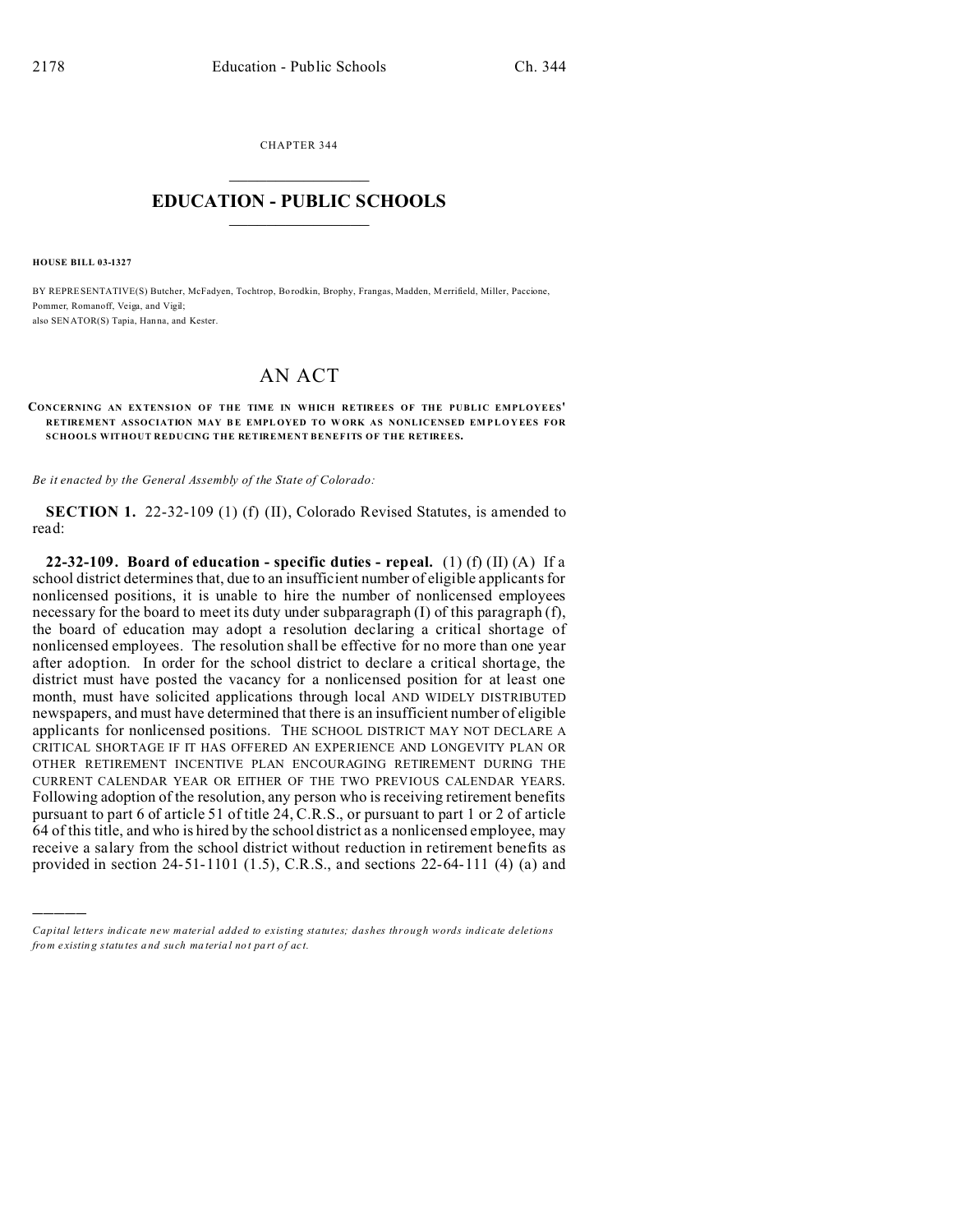22-64-211 (4) (a). ANY SUCH NONLICENSED EMPLOYEE SHALL BE ELIGIBLE TO PARTICIPATE IN THE SCHOOL DISTRICT'S HEALTH PLAN WHILE EMPLOYED AS A NONLICENSED EMPLOYEE.

(B) This subparagraph (II) is repealed, effective  $J_{\text{uly}}$  1, 2003 JULY 1, 2005.

**SECTION 2.** 24-51-1101 (1.5) (b) and (2.5) (b), Colorado Revised Statutes, are amended to read:

**24-51-1101. Employment after service retirement - repeal.** (1.5) (a) A service retiree who is hired as a nonlicensed employee of a school district in which the district board of education has adopted a resolution declaring a critical shortage of nonlicensed employees pursuant to section 22-32-109 (1) (f) (II) (A), C.R.S., may receive a salary from the school district without reduction in benefits, regardless of the number of hours or days worked in the calendar year, if the service retiree has not worked for any employer, as defined in section 24-51-101 (20), during the month of the effective date of retirement. A service retiree described in this paragraph (a) who works for any employer, as defined in section 24-51-101 (20), during the month of the effective date of retirement shall be subject to a reduction in benefits as provided in section 24-51-1102 (2).

(b) This subsection (1.5) is repealed, effective  $J_{\text{t}}/J_{\text{t}}$ , 2003 JULY 1, 2005.

(2.5) (a) Salary from the employment described in subsection (1.5) of this section shall be subject to employer contributions under the circumstances set forth in section 24-51-1103.5.

(b) This subsection (2.5) is repealed, effective  $\frac{\text{July }1, 2003 \text{ JULY }1, 2005.}{}$ 

**SECTION 3.** 24-51-1103.5 (3), Colorado Revised Statutes, is amended, and the said 24-51-1103.5 is further amended BY THE ADDITION OF A NEW SUBSECTION, to read:

**24-51-1103.5. Contributions for a retiree employed by a school district during critical shortage - no benefit calculation upon subsequent termination - repeal.** (2.5) ANY SERVICE RETIREE WHO IS EMPLOYED PURSUANT TO THIS SECTION SHALL NOT RECEIVE A HEALTH CARE PREMIUM SUBSIDY PURSUANT TO SECTION 24-51-1206 DURING SUCH EMPLOYMENT.

(3) This section is repealed, effective  $J_{\text{t}}/J_{\text{t}}$ ,  $2003$  JULY 1, 2005.

**SECTION 4.** 22-64-111 (4) (b), Colorado Revised Statutes, is amended to read:

**22-64-111. Employment after retirement - repeal.** (4) (b) This subsection (4) is repealed, effective  $J_{\text{ul}} + 2003$  JULY 1, 2005.

**SECTION 5.** 22-64-211 (4) (b), Colorado Revised Statutes, is amended to read:

**22-64-211. Employment after retirement - repeal.** (4) (b) This subsection (4) is repealed, effective  $\frac{\text{July }1, 2003 \text{ JULY }1, 2005.}$